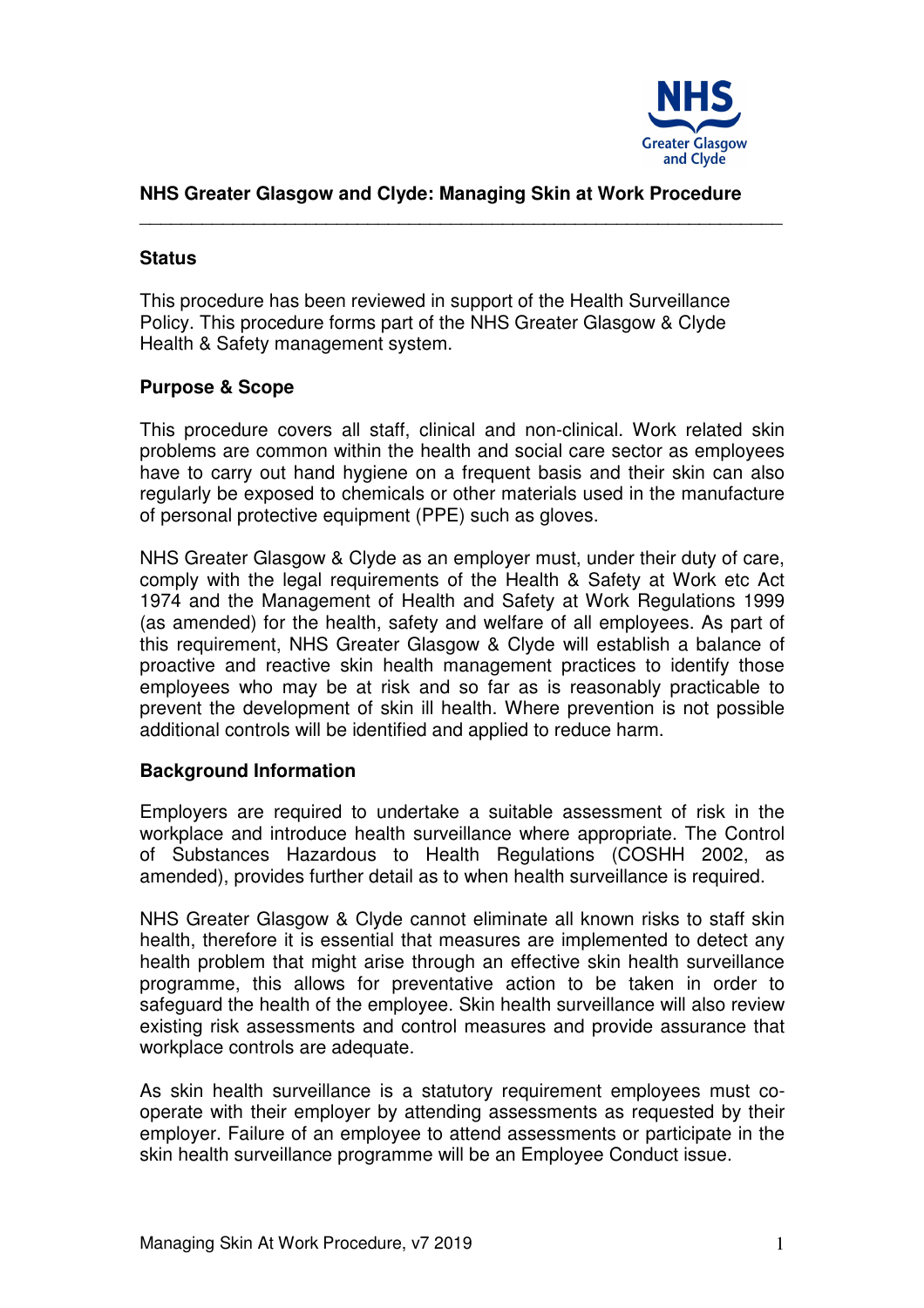Staff at risk of occupational dermatitis includes clinical staff and other staff groups e.g. Domestic Services, Estates and Catering. Some of the key skin irritants include wet-work, glove use (including use of latex gloves) and chemical exposure.

Symptoms can prevent employees from working due to pain and loss of function. Additionally, when the protective layer of skin is breached or damaged due to dermatitis, this can also act as portal of entry for infections and thus have implications for infection control and patient safety in addition to the safety of the employee. There is also a risk of increased sickness absence and the subsequent cost of replacing staff to cover these absences.

Latex has previously been one of the most important skin sensitizers but other substances that employees may encounter at work e.g. accelerators in nitrile gloves can also give rise to either an allergic or irritant dermatitis.

In roles where there is a need to wash hands regularly, known as 'wet-work', there is also an increased risk of irritant dermatitis. The Health and Safety Executive [HSE] suggest that 20-40 hand washes/contacts and or prolonged contact of more than two hours per day can give rise to this. Once an employee is sensitised to an allergen, even minor exposure can lead to an increased level of symptoms.

Whilst it remains important that employees with a known or suspected latex allergy are identified, there should also be consideration given to the potential for allergy or irritancy to other workplace substances. This will ensure that appropriate action can be taken to protect employees' health e.g. by modification of their work activities or use of personal protective equipment.

# **Risk Assessment**

Managers should refer to the NHS Greater Glasgow & Clyde COSHH procedures http://www.nhsggc.org.uk/working-with-us/hr-connect/healthsafety/policies-guidance-documents-forms/control-of-substances-hazardousto-health-coshh/ in order to identify and risk assess those substances that are either used or generated in the workplace which may cause skin health issues following exposure. The following additional information sources may help in this process.

- HSE Skin at Work
- HSE Work related contact dermatitis in the health service.
- HSE Dermatitis in health and social care.
- NHS Latex (safe use of) Policy
- Product information sheets/Data Safety Sheets.

## **Assessing need for Skin Health Surveillance**

If employees perform 'wet working' and are required to wash their hands > 20 times per shift or their hands are in immersed in water for a cumulative total of >2 hours per shift, then skin health surveillance will be required.

The regular use of gloves as part of an employee role, the use of alcohol rub on a daily basis and the exposure to any substances classes as hazardous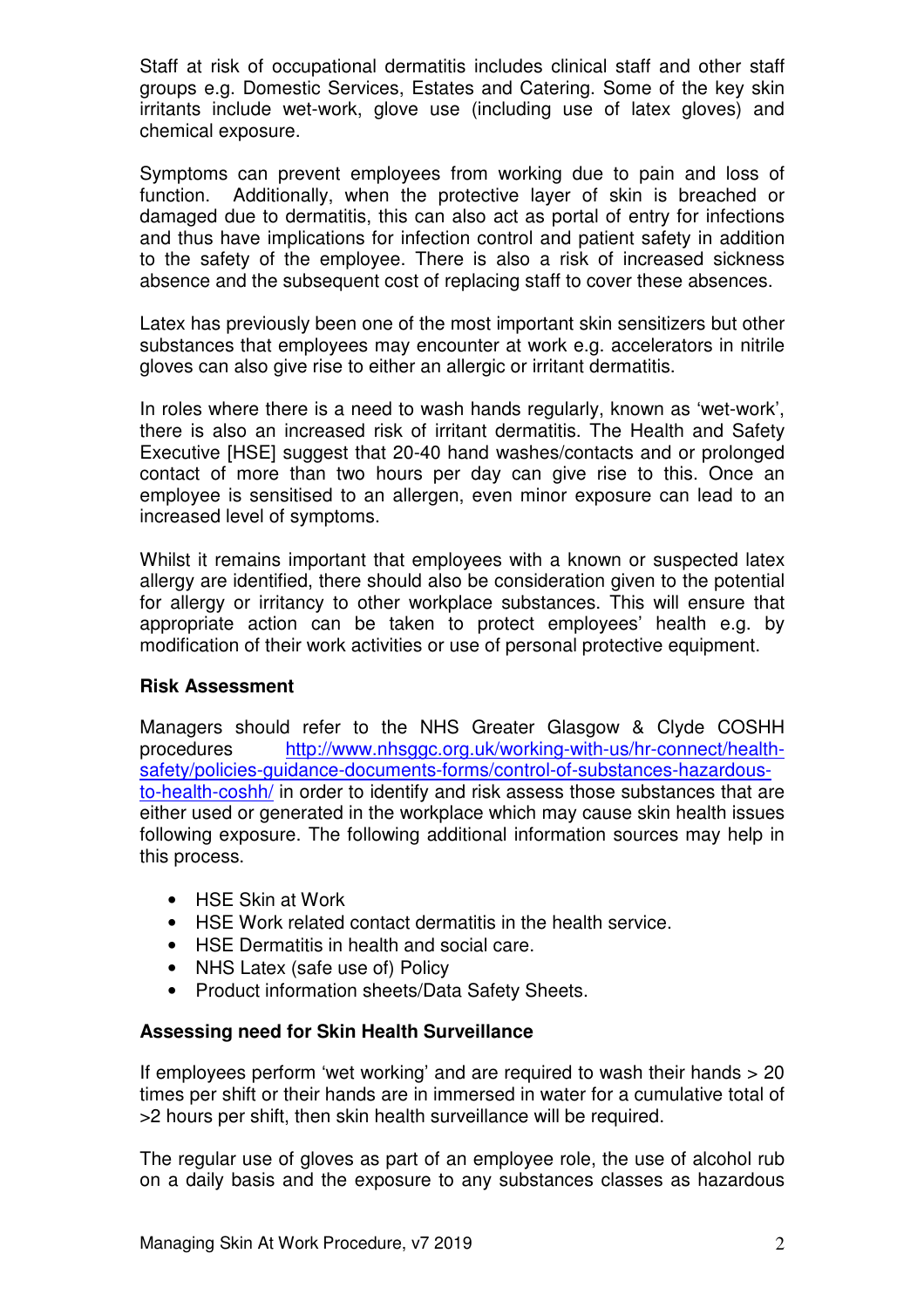with the risk phrases R21, R24, R38 or H311 – H3117 on the Data Safety Sheet will also require skin health surveillance.

A decision aid algorithm to assist in determining the need for skin health surveillance can be found at Appendix 1. There is no need to complete a health surveillance enquiry form for skin health surveillance.

If skin health surveillance is required, you must ensure that a COSHH risk assessment has been undertaken for all hand hygiene producers along with a "wet work" risk assessment and Standard Operating Procedures.

### **Managers Responsibilities**

Managers are responsible for the day to day implementation and oversight of skin health management and surveillance within their area.

Managers must**:** 

1) Ensure that COSHH risk assessments are completed in line with NHS Greater Glasgow & Clyde's COSHH policy in order to identify and risk assess those substances that are used or generated in the workplace which might cause skin health effects following exposure. The risk assessment should be undertaken annually as a minimum or in the event of any change to working practices or products/chemicals used.

This should include products marked as:

- R38 'Irritating to skin'
- R43 'May cause skin sensitisation by contact'
- R66 'Repeated exposure may cause skin dryness or cracking'

Or with new changes to labelling and packaging legislation:

- H315 'Causes skin irritation'
- H317 'May cause an allergic skin reaction'
- EU HO66 'Repeated exposure may cause skin dryness or cracking'.

2) Managers should ensure that they have completed a "Wet Work" risk assessment and standard operating procedures. Managers have a legal duty to ensure that this information is accessible to all staff in their area and that they are aware of the hazards, risks and controls in place to help prevent and manage the risk of skin problems or dermatitis.

3) Managers should ensure that latex is only used in accordance with the NHS Latex (safe use of) Policy and following risk assessment which must included the reasons why substitution or removal is not possible. A separate health surveillance process will be required for those employees that have exposure to latex.

4) Managers should ensure that all glove usage does not exceed the manufacturers breakthrough times.

5) Managers should ensure that they have completed the LearnPro module 'Managing Skin Care at Work for Managers'.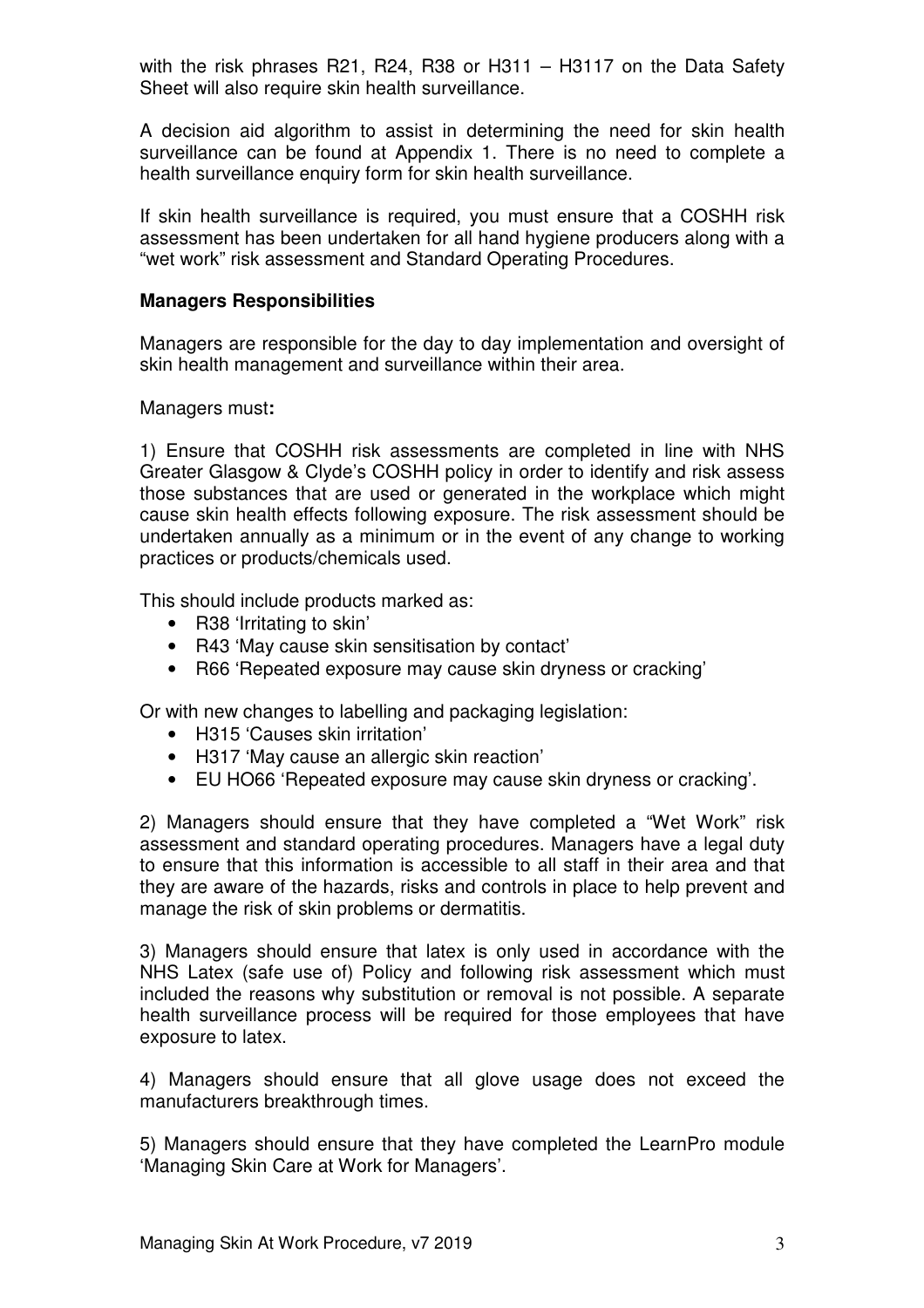6) Managers should ensure that they appoint at least one Responsible Person and ensure that they are given time to complete appropriate training and to carry out visual skin assessments.

7) Managers should ensure that the Responsible Person completes a visual skin check assessment for all new employees within the first 4 weeks of employment. Skin health surveillance should then be carried out for the reminder of employment in that role.

Skin visual assessments & skin health surveillance must be carried out at a minimum of every 12 months; this may be increased if skin problems are reported on the advice of Occupational Health. Records must be kept updated and for a period of 40 years (either in hard copy or electronic format). This includes records for employees who have left NHS Greater Glasgow & Clyde.

8) Managers should ensure new employees who are allergic to latex (or other substances) are aware of the potential risks (if any) in the workplace, and what steps are in place to prevent, or control that risk.

9) Managers should ensure that those staff members who require to be assessed by Occupational Health are promptly referred (see Referral to Occupational Health below) and where possible should make appropriate adjustments to the workplace/work practices to ensure the risk to their health is minimised. Employees **must** attend Occupational Health and managers should ensure that time is given within the working day to do so.

10) Managers should ensure that all employees who are exposed to wet work or products that could damage the skin complete the Learnpro module "Hand Hygiene". A suitable alternative should be identified for staff who do not have access to IT.

11) Managers should ensure that any control measures recommended by Occupational Health are put in place. Dermol 500 should only be ordered for employees for whom it has been recommended, it should not be used by other employees. Managers should maintain records within their department of those staff who have had control measures recommended. In the case of alternative glove products, Occupational Health will arrange for the member of staff to be added to the special glove user list held by procurement however records should also be maintained locally.

## **Responsible Person Role Responsibilities**

1) The Responsible Person should complete the LearnPro module 'Managing Skin Care for Responsible Persons' before commencing in their role. This training should be repeated every 2 years.

2) The Responsible Person(s) that you nominated for your area, should ensure that they carry out a first visual skin assessment for all new employees within the first 4 weeks.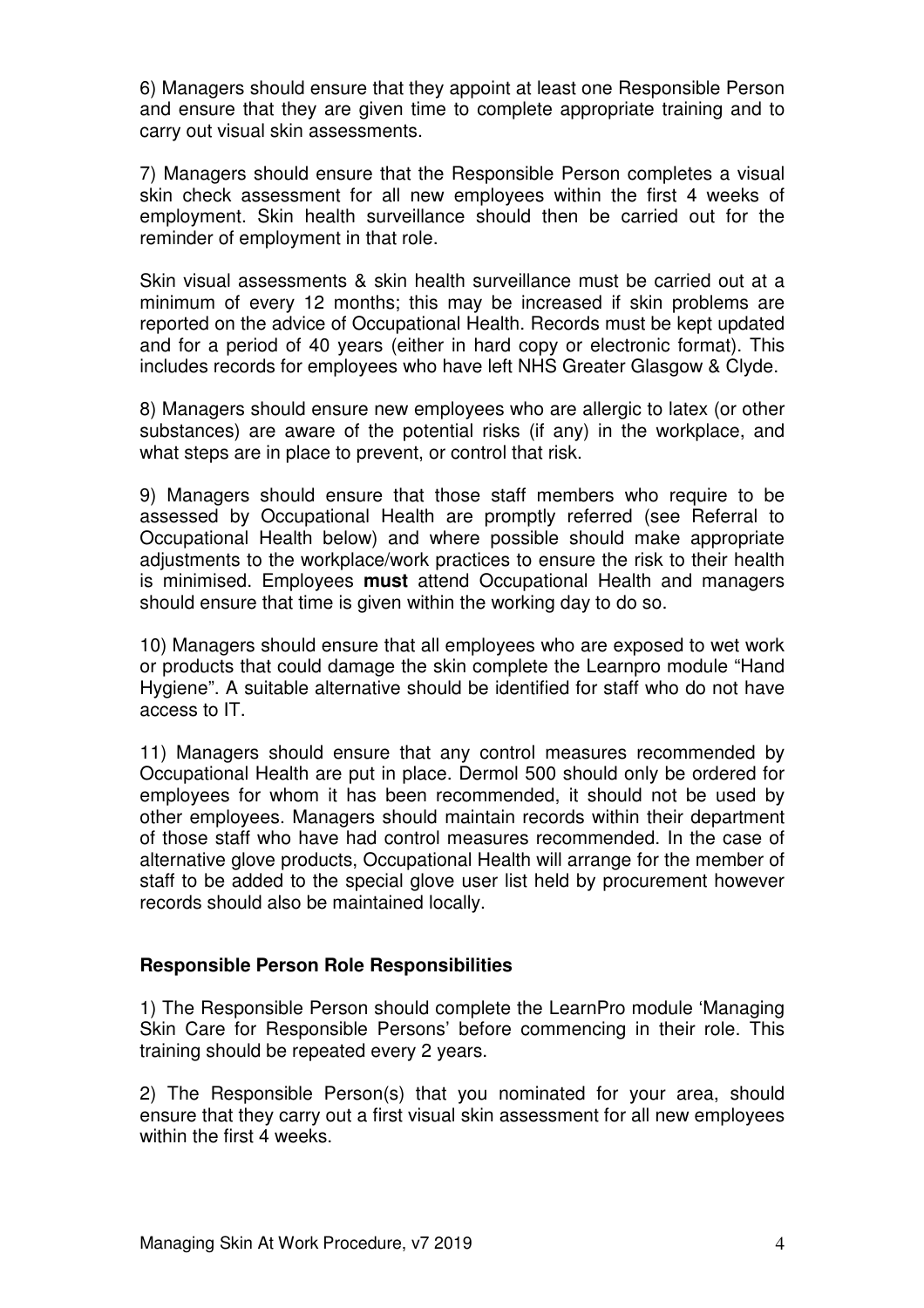3) These checks are required to be performed, at least, annually, but where an employee is experiencing skin problems they may need to be undertaken more frequently.

4) If an employee's skin check shows any signs of skin damage or disease i.e. there is redness, skin cracking, dryness, flaking, scaling or breaks to the skin; the Responsible Person **must** discuss that employee with the manager and the employee then referred to Occupational Health. The employee should be removed from wet work/clinical work until assessed by Occupational Health.

5) The responsible person must ensure that all employees, where required, complete the skin health surveillance questionnaire every 12 months as a minimum and review this to ensure that any changes in the employees skin health are identified and reported to the manager for referral to Occupational Health.

6) The responsible person should ensure that all records for the employee are maintained and kept updated. Records for health surveillance must be retained for a period of 40 years (either in hard copy or electronic format). This includes records for employees who have left NHS Greater Glasgow & Clyde.

## **Employee Responsibilities**

Employees also have statutory responsibilities under Health and Safety law and it is important that they understand these in respect to COSHH and the management of dermatitis.

Employees must:

- Take reasonable care for their own and others health and safety.
- Cooperate with their manager on all matters relating to health and safety.
- Complete or attend training when required to do so.
- Act in accordance with any information, instruction, training and supervision give.
- Make full and proper use of any equipment, PPE or other control measures provided.
- Report any signs of skin ailments or changes to the Responsible Person or manager / supervisor.
- Report, in their opinion, any short comings in the employer's protection arrangements to prevent dermatitis.
- And, when required to do so, by NHSGGC in order to comply with COSHH, attend health surveillance. This will be within working hours and at NHSGGC cost.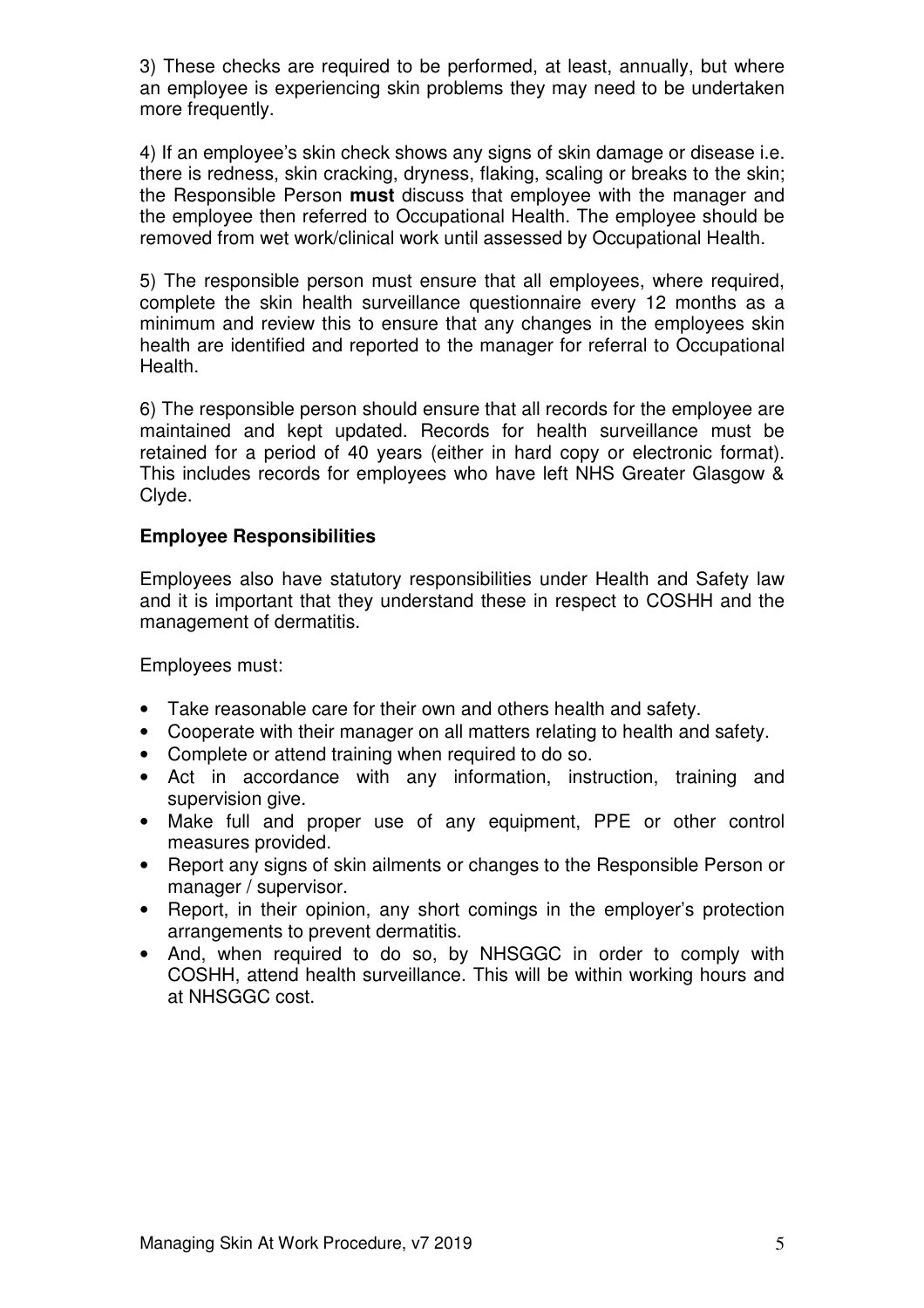#### **Skin Health Surveillance Process**

• Need for Skin Health Surveillance has been identified through completion of COSHH risk assessments, wet work risk assessments.

**All employees who carry out hand hygiene >20 hand washes a day or frequent use of gloves will require skin health surveillance. There is no requirement to complete the Health Surveillance Enquiry form within the Health Surveillance policy (Appendix 1).** 

- The responsible person should ensure that all new employees have a visual skin check within the first 4 weeks of commencing employment to ensure a baseline is established.
- The responsible person should ensure that all employees complete the Skin Health Surveillance questionnaire every 12 months as a minimum.
- A visual skin check should be carried out by the responsible person following completion of this questionnaire & the outcome documented on the form to identify any signs of skin damage or disease.
- If the employee answers yes to any question and/or the visual skin or their skin identifies any skins of skin damage or disease, the manager should be notified of this and the employee referred to Occupational Health.
- Where a skin problem is a simple graze/cut etc e.g. arising from gardening etc then this does not need to be referred to Occupational Health.
- You should review the employee's skin care regime e.g. adequate drying of hands after washing / use of alcohol rub rather than handwashing where hands are physically clean etc.
- Persistent mild skin dryness should be referred to Occupational Health for advice and follow up as required.
- Where an employee reports rapid onset, itchiness or skin lesions e.g. after glove use; repeated skin irritation following the use of skin related products at work, or skin problems re-emerge after a period of leave, you must refer them to Occupational Health. Whilst awaiting Occupational Health feedback, you should prevent the employee from having contact with the suspected material/substance that may have given rise to their symptoms, including wet work activities.
- A Quick Reference guide to this process can be found at Appendix 2.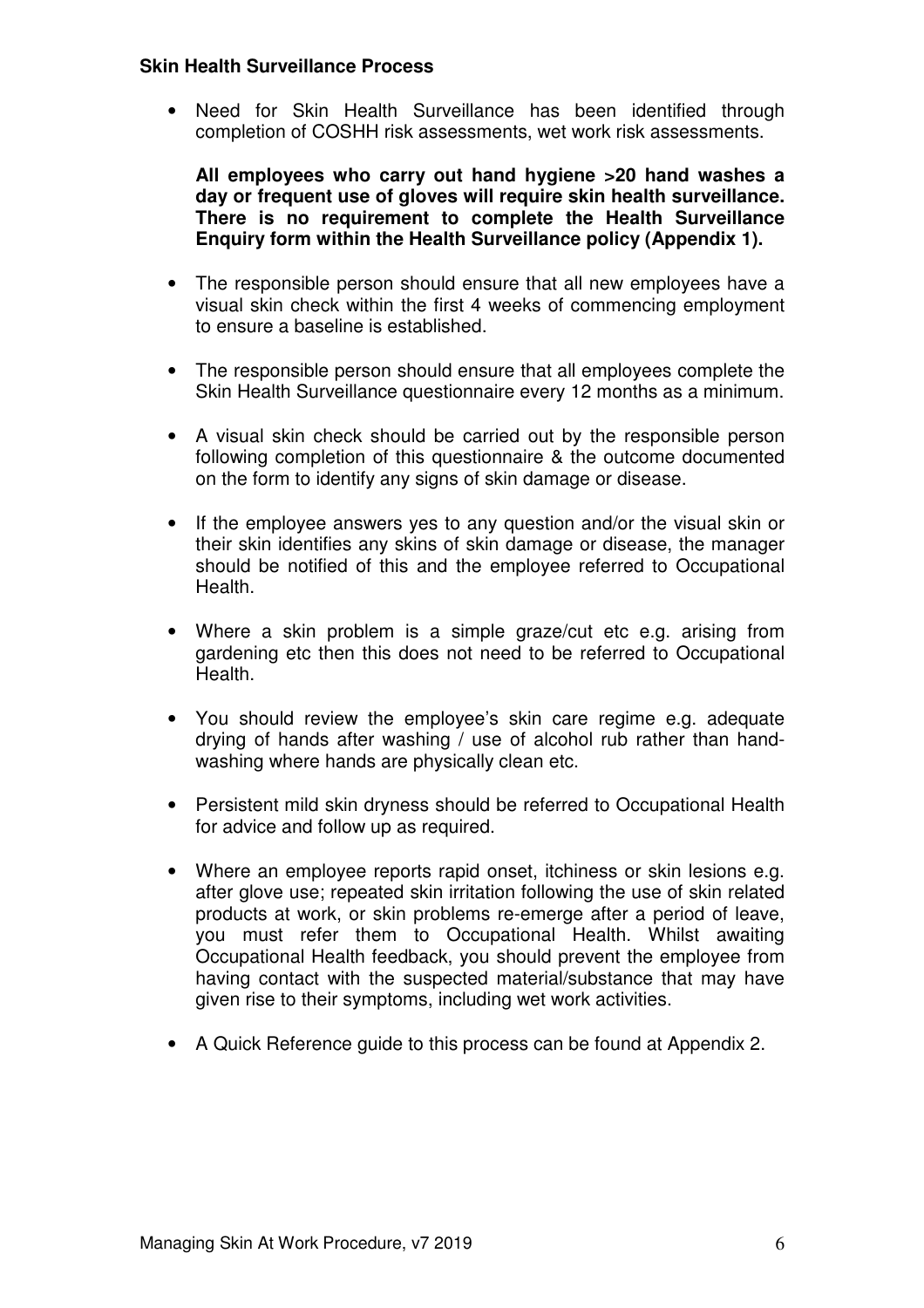## **Referral Process to Occupational Health**

- The manager should forward a copy of the Skin Health Surveillance questionnaire completed by the employee to the Occupational Health service at the address below.
- Occupational Health may contact the member of staff by phone for clarification on any issues arising from completion of the questionnaire.
- Occupational Health will issue an appointment if required to further assess the employee's skin health.
- Following this assessment, a feedback form will be completed by Occupational Health and returned to the manager. This form will include fitness to work advice, recommendations for hand hygiene and glove products and details of any review required.
- Managers should ensure that all recommendations from Occupational Health are put in place where feasible. If any recommendations are not possible, this should be discussed with Occupational Health.

The Health surveillance questionnaire(s) can be posted to

Occupational Health Service 6<sup>th</sup> Floor West Glasgow ACH Dalnair Street **Glasgow** G3 8SJ

Or by email to OccHealth@ggc.scot.nhs.uk

If you require guidance regarding any part of the skin health surveillance process, or to discuss requirement for a referral to Occupational Health for skin assessment, please contact the Occupational Health nursing team on 0141 201 0594.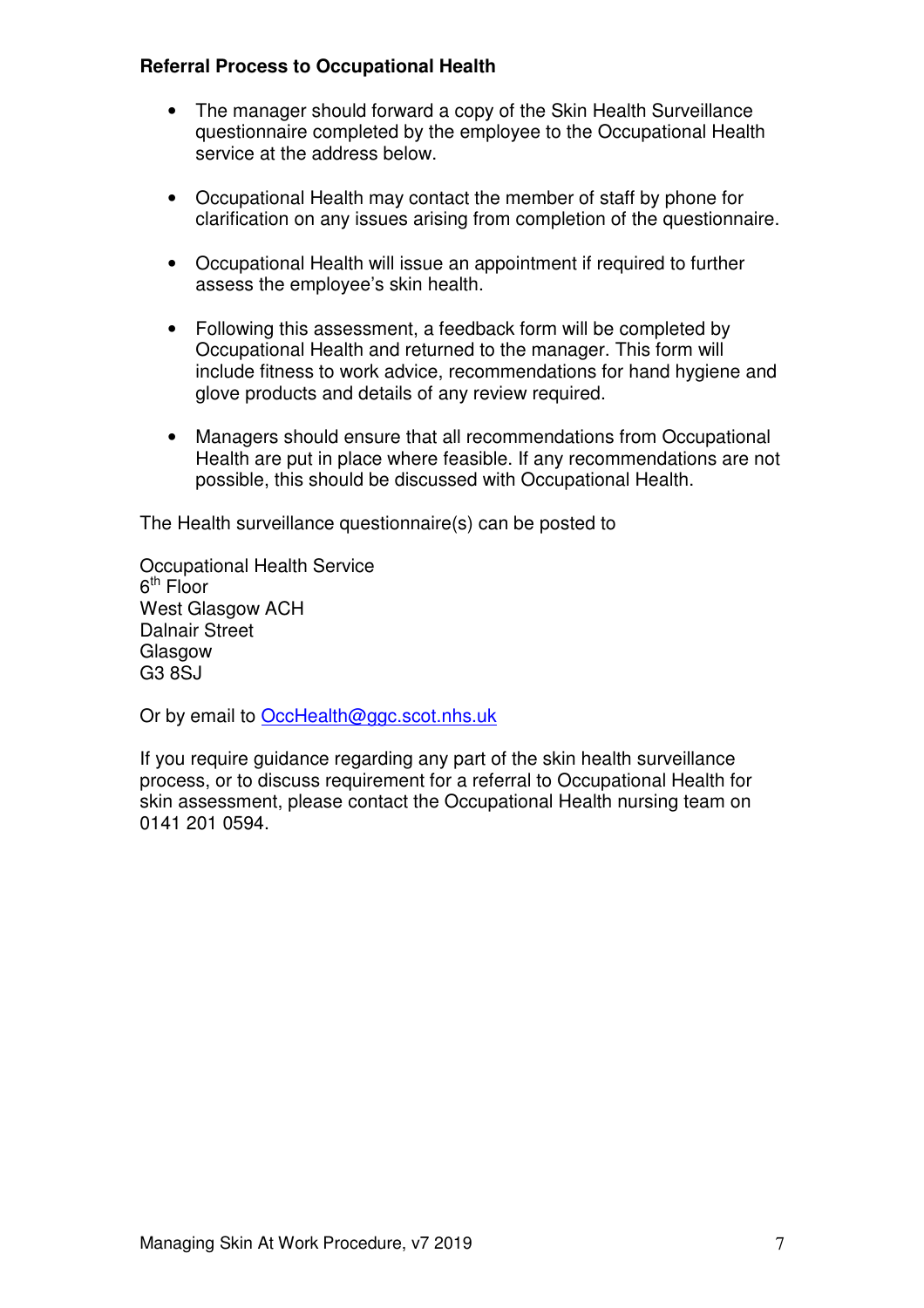

## **Appendix 1**

## **Requirement for Skin Health Surveillance – Decision Aid Algorithm.**

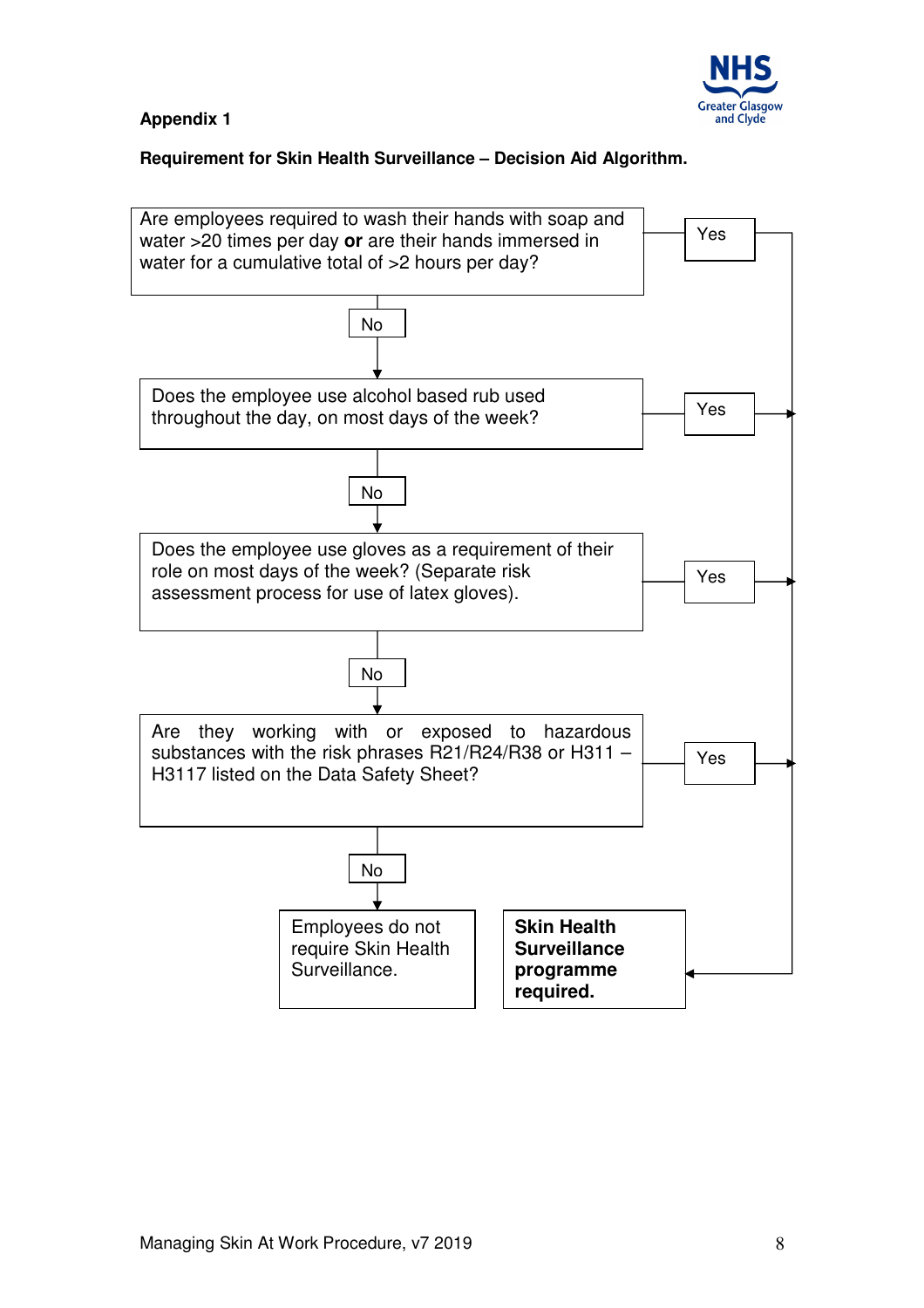

## **Quick Reference Guide for Managers/Responsible Person**